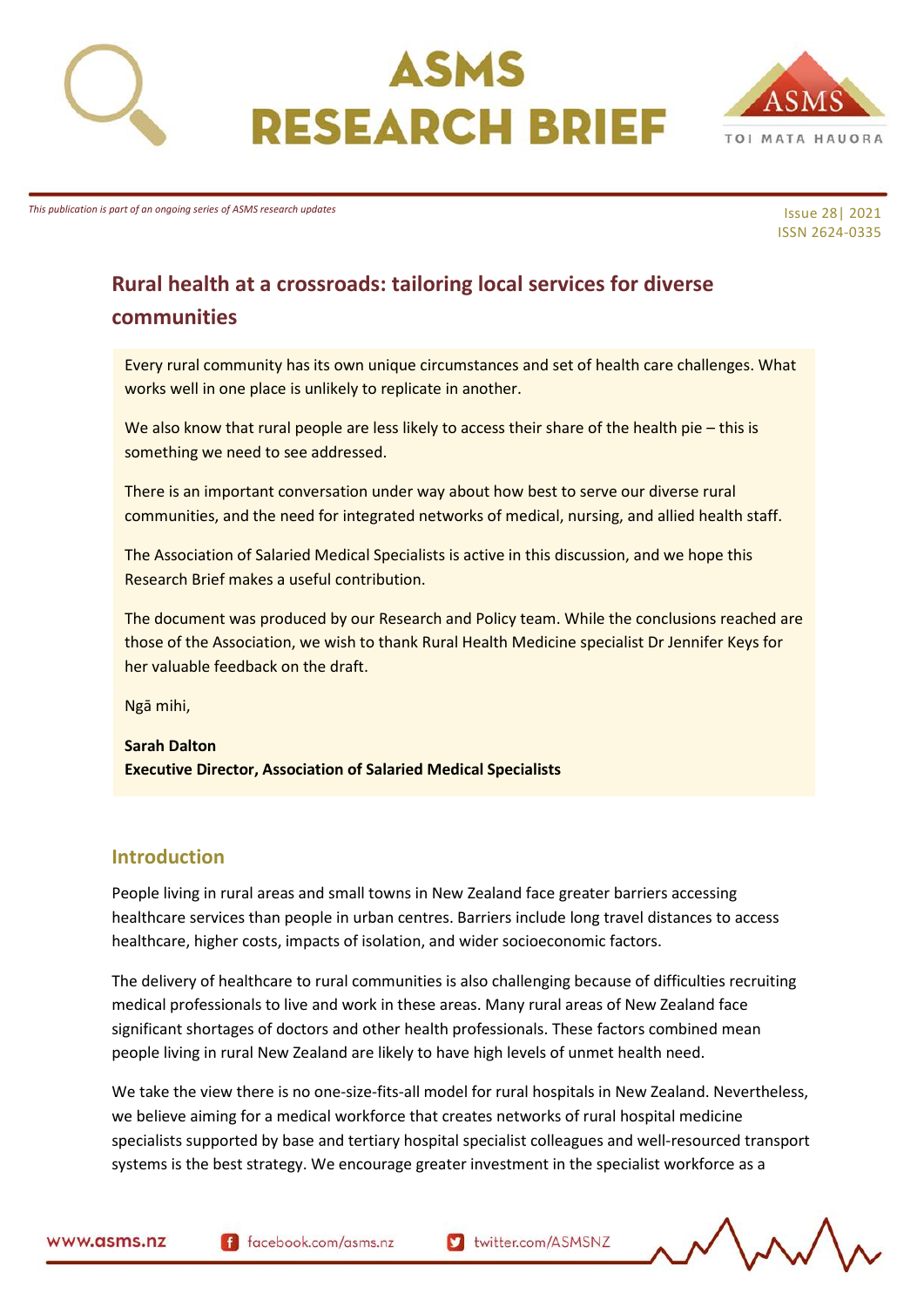tangible step towards improving services in rural hospitals. We further support efforts to ensure those doctors working in rural areas can work sustainably, safely, and in a manner that enables them to maintain their professional scope and collegial connections.

In this Research Brief, we provide a background to the subject of rural hospital medicine. We explain how rural hospital medicine developed as a specialty and how it fits with rural generalism. We present case studies of different rural hospital services in New Zealand and conclude by providing some recommendations.

#### **Key messages:**

- 1. People in rural areas do not receive equitable access to hospital and health care services.
- 2. Rural hospitals suffer from significant shortages of appropriately qualified doctors.
- 3. More doctors are needed to work in rural hospitals and rural general practice.

A sustainable, flexible model of service delivery by rural hospital medicine specialists working in supportive networks with other medical specialists should be promoted.

### **Key terms**

- **Medical generalism** a field of medicine where doctors qualify to practise generalism within their speciality, such as a general physician or general surgeon. A generalist can also have a broad set of skills and expertise and provide care across specialty boundaries. The generalist doctor in New Zealand is usually found in general practice.<sup>[1](#page-12-0)</sup>
- **Rural generalism** a broad scope of medical care in the rural context that encompasses primary, emergency, and hospital-based care, as well as advanced skill sets, a population health approach and teamwork.<sup>[2](#page-12-1)</sup>
- **Rural hospital medicine** a broad, horizontal field of practice that intersects with many medical specialties, other health practitioners, and community services.<sup>[3](#page-12-2)</sup>
- **Rural hospital** a non-metropolitan hospital staffed by suitably trained and experienced staff, who take full clinical responsibility for a wide range of clinical presentations. While resident specialists may also work in these hospitals, cover may be limited in scope or less than full-time. (Ibid)
- **International Medical Graduate (IMG) -** A doctor who obtained their primary medical qualification in a country other than New Zealand. Sometimes called an overseas trained doctor. IMGs are supervised by doctors who hold vocational registration in the area of medicine the IMG is appointed to work in until they gain vocational registration.<sup>[4](#page-12-3)</sup>
- **Rural New Zealand** A combined category including four of the seven Statistics New Zealand Urban/Rural Profile areas: Highly Rural/Remote Areas, Rural Areas with Low Urban Influence, Independent Urban Areas, and Rural Areas with Moderate Urban Influence. The rural population is the population living in these areas. The Ministry of Health reports that one in four New Zealanders live in rural areas or small towns. Statistics New Zealand calculates that 16.3 percent of the New Zealand population live in rural areas and 10 percent in small urban areas.<sup>[5](#page-12-4)[6](#page-12-5)</sup>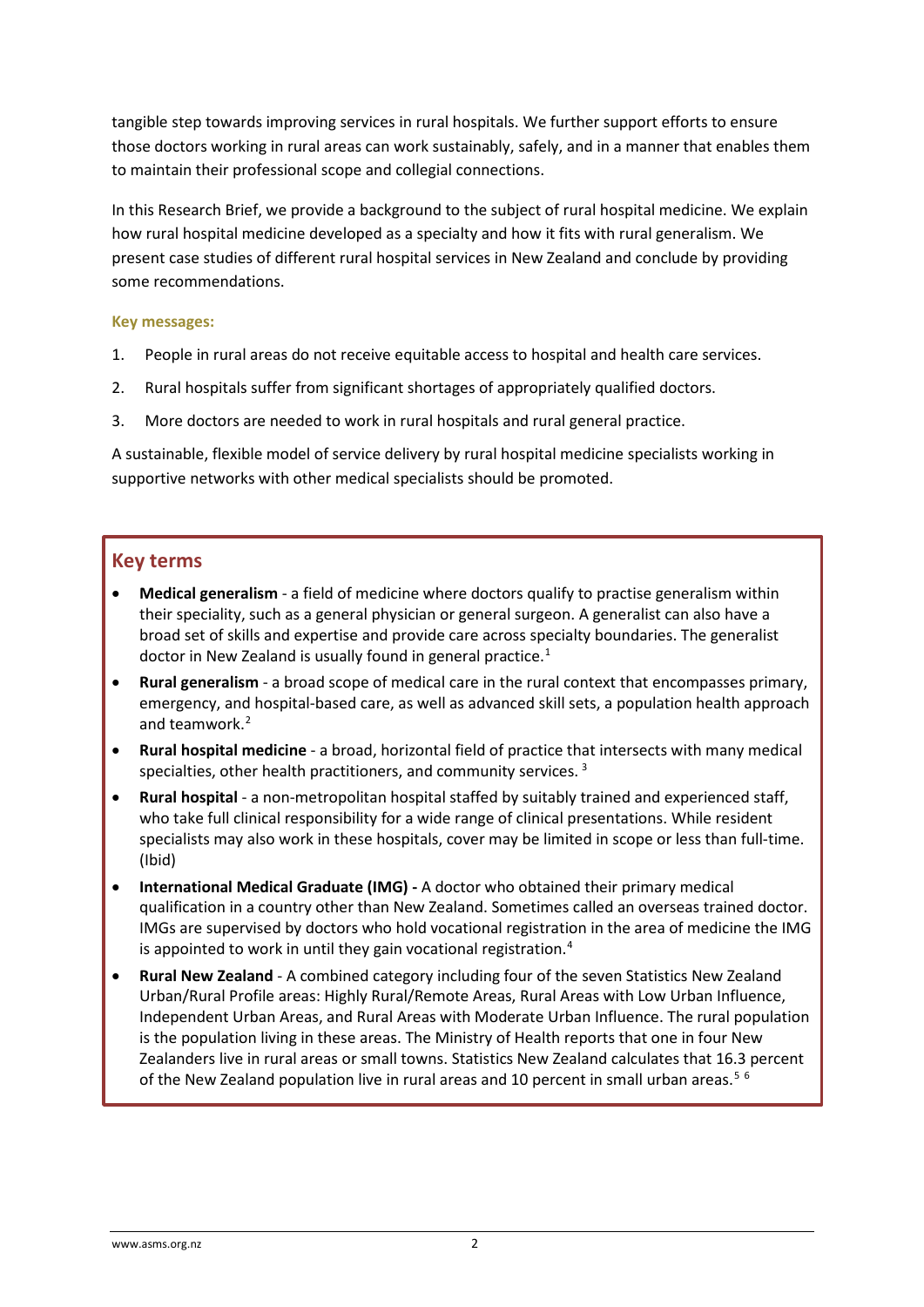# **Rural health**

The provision of health services to communities in rural areas and small towns in New Zealand is a critical challenge. In sparsely populated regions people often travel long distances to receive health care, sometimes without access to public transport.

Bidwell  $(2001)^7$  $(2001)^7$  suggests issues with rural health can be divided into two main categories: 'intrinsic' and 'contingent'. Health services are intrinsically more difficult to deliver in rural areas where there are lower population densities and less infrastructure than non-rural areas. Contingent problems affecting rural health in New Zealand include demographic change (out-migration and ageing population), the closure of public and private sector services, higher than average rates of poverty and unemployment, higher rates of accident or injury-related mortality and morbidity, and the maldistribution of healthcare professionals, especially doctors. Bidwell notes that "when the population is spread thinly, doctors are spread even more thinly". (Ibid, p2.)

There are also equity concerns in rural health provision. In rural areas, larger proportions of Māori live in high deprivation categories (NZDep quintile five - high deprivation) than Māori in urban areas. There is a direct correlation between rural areas with high levels of deprivation and the proportion of Māori living in these communities.<sup>[8](#page-13-1)</sup>

People who live in rural areas also face challenges receiving the same level of medical care as people living in urban areas. A recent study shows, for example, that rural and remote communities, particularly those with more Māori and older adults, have poorer access to advanced emergency medical services. [9](#page-13-2) Evidence suggests that rapid access to advanced level emergency medical and trauma care reduces mortality and likelihood of disability. (Ibid)

While the deployment of telehealth technologies can be an effective way to deliver care to patients in rural communities, it is not a panacea. Telehealth is not always acceptable or accessible for patients and many prefer an in-person appointment. In addition, enabling and supporting clinicians to influence the model of telehealth used in their services is crucial if it is to be successful.<sup>[10](#page-13-3)</sup>

Comparisons between rural and urban populations suggest that while life expectancy rates are very similar between urban and rural populations, access to health services is strongly influenced by degrees of remoteness<sup>[i](#page-2-0)</sup>. Research suggests that long travel distances to get to health services can act as a barrier to health care. The National Health Committee (NHC) found in their 2010 report on rural health care provision that people with disabilities and older New Zealanders have more challenges accessing health care when they live in rural locations.<sup>[11](#page-13-4)</sup>

In addition to the access challenges faced by rural populations, it is often difficult to recruit and retain suitably qualified individuals who are willing to work in remote areas and who have the requisite skills to provide the breadth of services required. The World Health Organisation (WHO) has identified rural workforce shortages as a significant barrier to universal, equitable health coverage. Drivers of rural workforce shortages identified by the WHO include the trend toward medical specialisation, demographic shifts in the medical workforce, changing work priorities of

<span id="page-2-0"></span><sup>i</sup> There is ongoing research about (mis)classification of rural versus urban areas in New Zealand and the consequences of this in terms of health outcomes. Research by Fearnley, Lawrenson and Nixon (2016) suggests that re-classifying people who use rural medical services will tell a different story in terms of life expectancy and other indicators. Source: Fearnley, D., Lawrenson, R., & Nixon, G. (2016). 'Poorly defined': unknown unknowns in New Zealand Rural Health. The New Zealand Medical Journal, 129(1439), 77–81. There is also data which shows that for Māori, living rurally is a multiplier for poor survival (discussed further in this *Brief*.)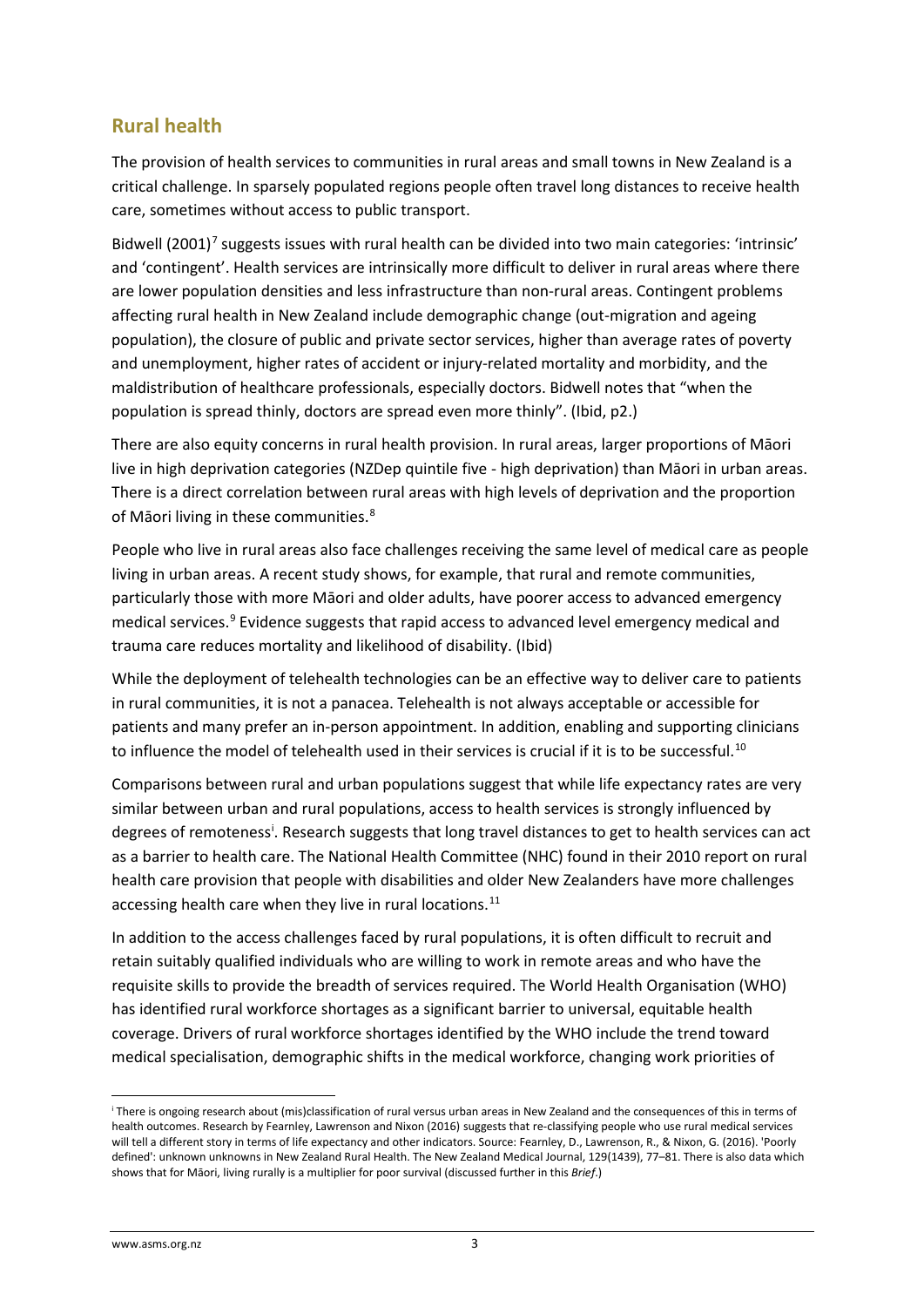younger doctors, changing attitudes toward owning a general practice, and negative perceptions of both rural and general practice.<sup>[12](#page-14-0)</sup>

As noted by the NHC, health professionals working in rural contexts are frequently required to provide a wide range of services to meet the health care needs of the rural population in any one given area. The NHC also noted the impact of wider trends in health care towards specialisation. A consequence of increasing specialisation is that many services are limited to regional centres. Access to specialist services and distances required to travel to secondary and tertiary services are a significant barrier for many people in rural areas. The NHC stated that the need for more secondary services in rural hospitals and specialists in the regions to run outpatient clinics would provide better access for rural populations.<sup>[13](#page-14-1)</sup>

The Government's 2018 inquiry into mental health and addiction also noted that recruiting mental health staff to work in rural areas is challenging. The inquiry panel found that often only crisis services are provided, with limited opportunity to undertake preventative work, such as services for suicide prevention and postvention, rehab and detox, and maternal mental health. The inquiry noted that *s*low or no internet connection, limited cellphone coverage and poor roads in rural areas can also limit access to mental health and addiction services and support.<sup>[14](#page-14-2)</sup>

A medical workforce with a focus on generalism has been internationally and domestically recognised as an effective way of delivering health services, particularly in rural and remote areas.<sup>[15](#page-14-3)</sup> In New Zealand, rural communities have traditionally been served by a mix of rural general practitioners, rural nurses and rural hospital doctors.

The next section of this brief explains rural generalism and describes the development of General Practice and Rural Hospital Medicine in New Zealand within the context of rural hospital generalism.

# **Rural generalism**

The commonly accepted definition of rural generalism is taken from the Cairns Consensus Statement on Rural Generalist Medicine. This statement was drafted at the inaugural world summit on rural generalist medicine in 2013 where it was acknowledged the provision of health services in rural communities requires a strong generalist approach and, in particular, skilled doctors who can provide a broad scope of clinical care alongside other health care workers.<sup>[16](#page-14-4)</sup>

Rural hospital generalism is a subset of this broader concept of rural generalism.[17](#page-14-5) In New Zealand*,*  rural hospital generalists have included General Practitioners (GPs), Medical Officers working under general registration, Registrars and Rural Hospital Medicine specialists. It is worth noting that, in 1995, the recognition of general practice as a vocational scope limited the work GPs could undertake in rural hospitals. An important factor in the Medical Council's decision to recognise General Practice as a scope of practice was that the existing training programme did not adequately prepare rural GPs to provide rural hospital services see (Box 1).<sup>[18](#page-14-6)</sup> In response to serious rural hospital workforce shortages and the lack of any training pathway, rural hospital medicine (RHM) was recognised by the Medical Council as a vocational scope of practice in 2008 with the expectation it would improve the recruitment and retention of rural hospital doctors.<sup>[19](#page-14-7)</sup> The scope of practice of RHM is oriented to the provision of secondary care (see Box 2).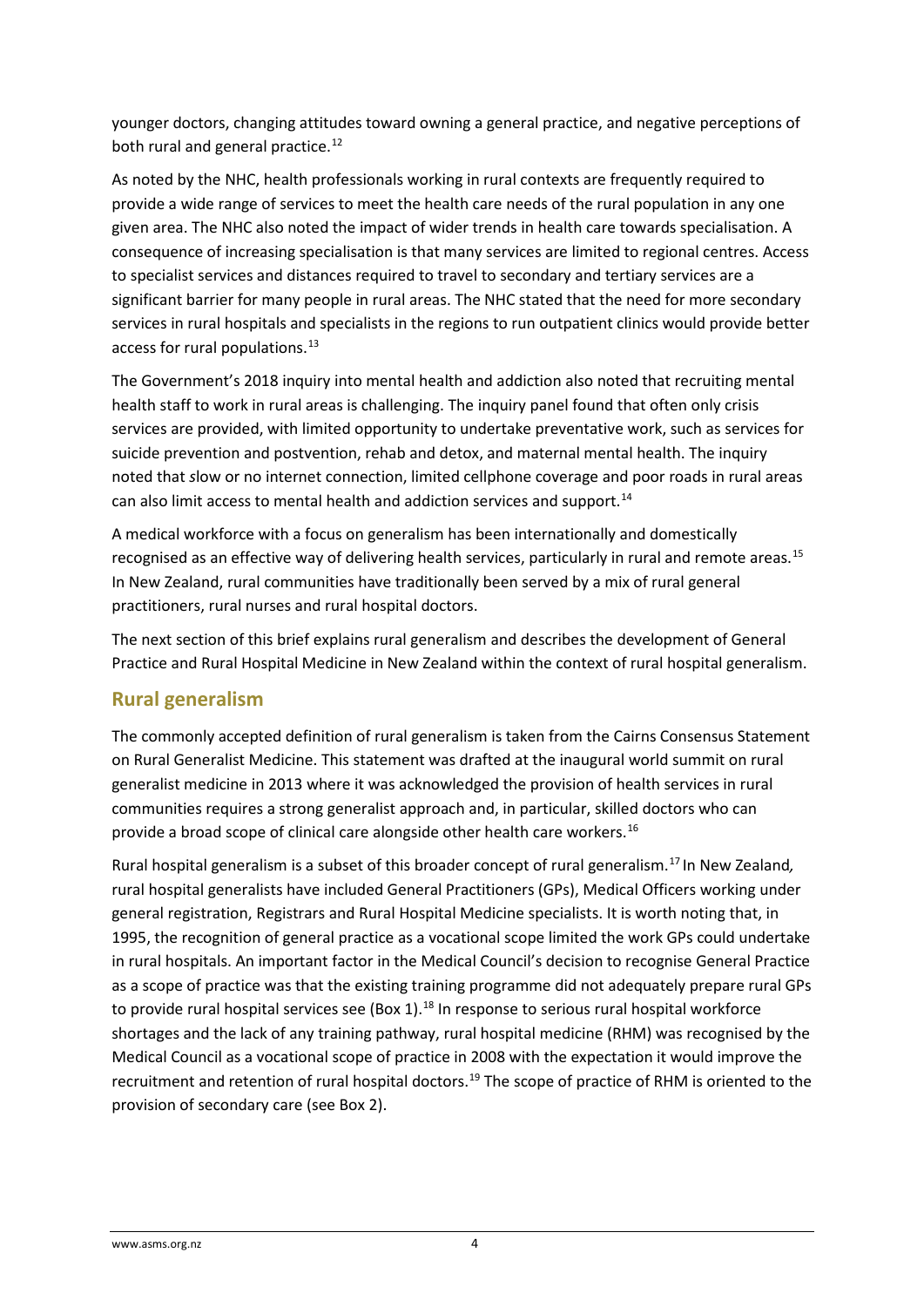#### **Box 1: General Practice vocational scope**

The scope of General Practice is recognised as a clinical specialty oriented to primary care. It is personal, family, and community-oriented comprehensive primary care that includes diagnosis, continues over time and is anticipatory as well as responsive.<sup>[20](#page-14-8)</sup>

No dedicated rural training stream was built into the general practice training, which left individual practitioners and hospital services vulnerable.<sup>[21](#page-14-9)</sup> Between 1999 and 2005, the number of rural GPs working in rural hospitals halved, reflecting the changing professional boundaries, increasing specialisation of urban hospital care with a move to community-based care, and the changing regulatory environment. Ibid

#### **Box 2: Rural Hospital Medicine vocational scope**

Rural hospital medicine (RHM) is determined by its social context, the rural environment, the demands of which include professional and geographic isolation, limited resources, and special cultural and sociological factors. It is invariably practised at a distance from comprehensive specialist medical and surgical services and investigations.

A broad generalist set of skills, knowledge and attitudes are needed to deliver optimum patient outcomes in rural hospitals. Unlike rural general practice, rural hospital medicine is oriented to secondary care and is responsive rather than anticipatory and does not continue over time. $^{22}$  $^{22}$  $^{22}$ 

There are similarities between rural hospital medicine doctors and general practitioners. In both scopes, the doctor needs a deep knowledge of a broad range of clinical issues and a wide range of skills.

The scope of RHM was envisaged as being tied to its context: the rural hospital with no or very limited other specialist cover.<sup>[23](#page-14-11)</sup> Further, it was intended that vocational registration would not allow an RHM trained doctor to practise independently in a metropolitan hospital; they would only be able to do so as general registrants under the oversight of a relevant specialist. In addition, the scope would not allow independent practice in primary care. Ibid

Recent research on the first 10 years of the RHM training programme found there were 29 graduates in that time, with 26 currently practising. Of these, 24 (92%) are practising in a rural location, mostly in rural hospitals. Half are also working in an additional scope.<sup>[24](#page-14-12)</sup> A survey of RHMs in 2018 found that 55 percent of respondents were also registered in general practice.<sup>[25](#page-14-13)</sup> The RHM training programme is gradually increasing in size. Twenty-six registrars joined the programme in 2021 and a Prior Specialist Pathway has been established for experienced specialists in other scopes who want to train to work as RHM specialists.<sup>[26](#page-14-14)</sup>

Alongside the relatively small growth in RHM specialists, data shows a continuing decline in rural GP numbers in New Zealand and a rural general practice workforce that is under severe strain (see Box 3). Some researchers have noted that the shortage of rural GPs is being eased by the dual pathway in Rural Hospital Medicine and General Practice that many RHM registrars have taken up. A study of the Queensland Rural Generalist Program (QRGP), however, found that the dual pathway programme may be attracting trainees to rural hospital medicine at the expense of rural primary care. As a consequence, it has been mooted that rural practices not associated with a hospital may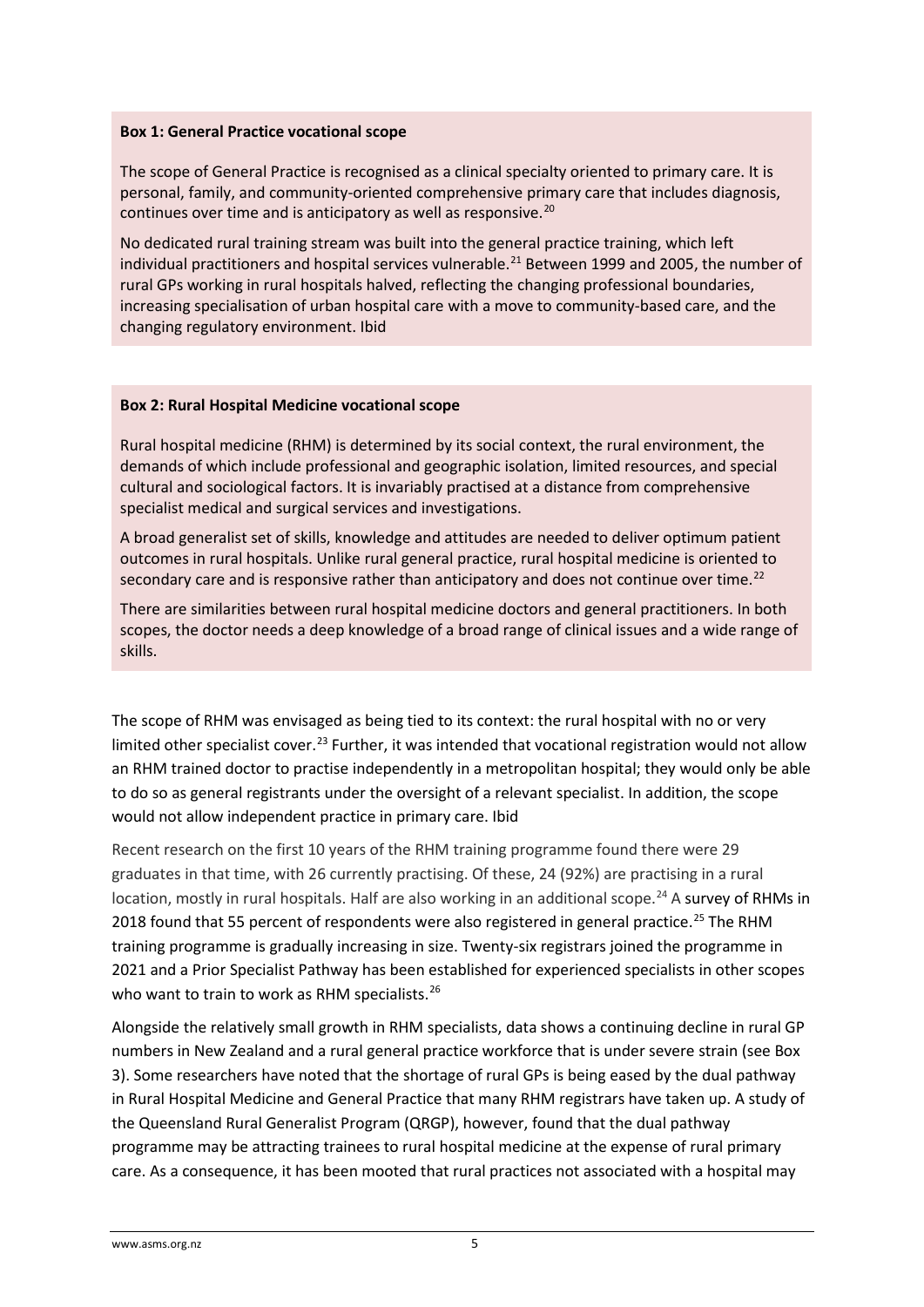be disadvantaged in finding doctors in the long term. The QRGP study reported that the programme, directed at both rural hospital and rural general practice workforce needs, can result in 'leakage' from general practice to hospital focussed workforce needs. The study highlighted the risk that once exposed to advanced skills training, trainees may leave the general practice pathway. They further state the incentive of a higher remuneration working in the rural hospital setting as another factor in 'leakage'. [27](#page-14-15)

#### **Box 3. Key findings from the 2018 rural general practice workforce survey[28](#page-14-16)**

Between 2017 and 2018 rural general practices reporting a current vacancy increased from 35 percent to 39 percent. At the same time, 36 percent of rural GPs intended to retire in the next five years; 60 percent of these doctors have already started to reduce their hours. Rural GPs are working longer hours. Almost two thirds (62 percent) are working more than 36 hours per week compared to 48 percent for urban-based GPs, and 26 percent of rural GPs felt they were burnt out.

Twice the number of rural-based GPs (22 percent) than urban-based respondents identified themselves as short-term employees or contractors. Added to this, IMGs made up nearly half (46 percent) of rural GPs.

The severe shortage of rural-based medical practitioners extends to rural hospitals and has been revealed in surveys of the workforce in this sector over many years. The next section discusses the high need for locums and IMGs in many rural hospitals.

### **Locums and IMGs**

The results of a survey of the Rural Hospital Medicine workforce in 2018 showed that over one quarter (27 percent) of rural hospitals have two or more vacancies and over half (53 percent) had a least one vacancy. These proportions may be higher given the percentage of 'don't know' answers (17 percent). <sup>[29](#page-14-17)</sup> As a consequence of medical workforce pressures, many rural hospitals are reliant on locum doctors to fill gaps and maintain rosters. Locums are doctors who work in a freelance capacity when a hospital is short-staffed. Locums command a higher hourly rate of pay than permanent staff and incur accommodation and travel costs for the employing hospital. The situation can create high turnover of staff and significant recruitment costs.

The NZ Rural Hospital Network has called for the establishment of a national locum agency for rural hospital doctors to focus on recruiting overseas trained doctors. This may have perverse consequences. The Network acknowledges that the long-term goal is permanent placement of New Zealand trained rural doctors, but it believes that increasing the pool of locums in the short to medium term is critical to mitigating the impact of the rural health workforce crisis.<sup>[30](#page-14-18)</sup>

Findings from recent surveys show a high number of IMGs working in rural hospitals. The Medical Council's 2019 medical workforce survey showed that over half (52.9 percent) of RHM doctors are IMGs; and the 2018 survey of the rural hospital medicine workforce found more than a third (37 percent) of RHMs working in rural hospitals are IMGs.<sup>[31](#page-14-19) [32](#page-14-20)</sup> The proportions of IMGs in RHM is slightly higher than the proportion in medical specialties overall (approximately 42 percent). The high numbers of IMGs in rural settings may have implications for the stability of the rural hospital medicine workforce, as many IMGs do not stay in New Zealand for long periods. Just over 60 percent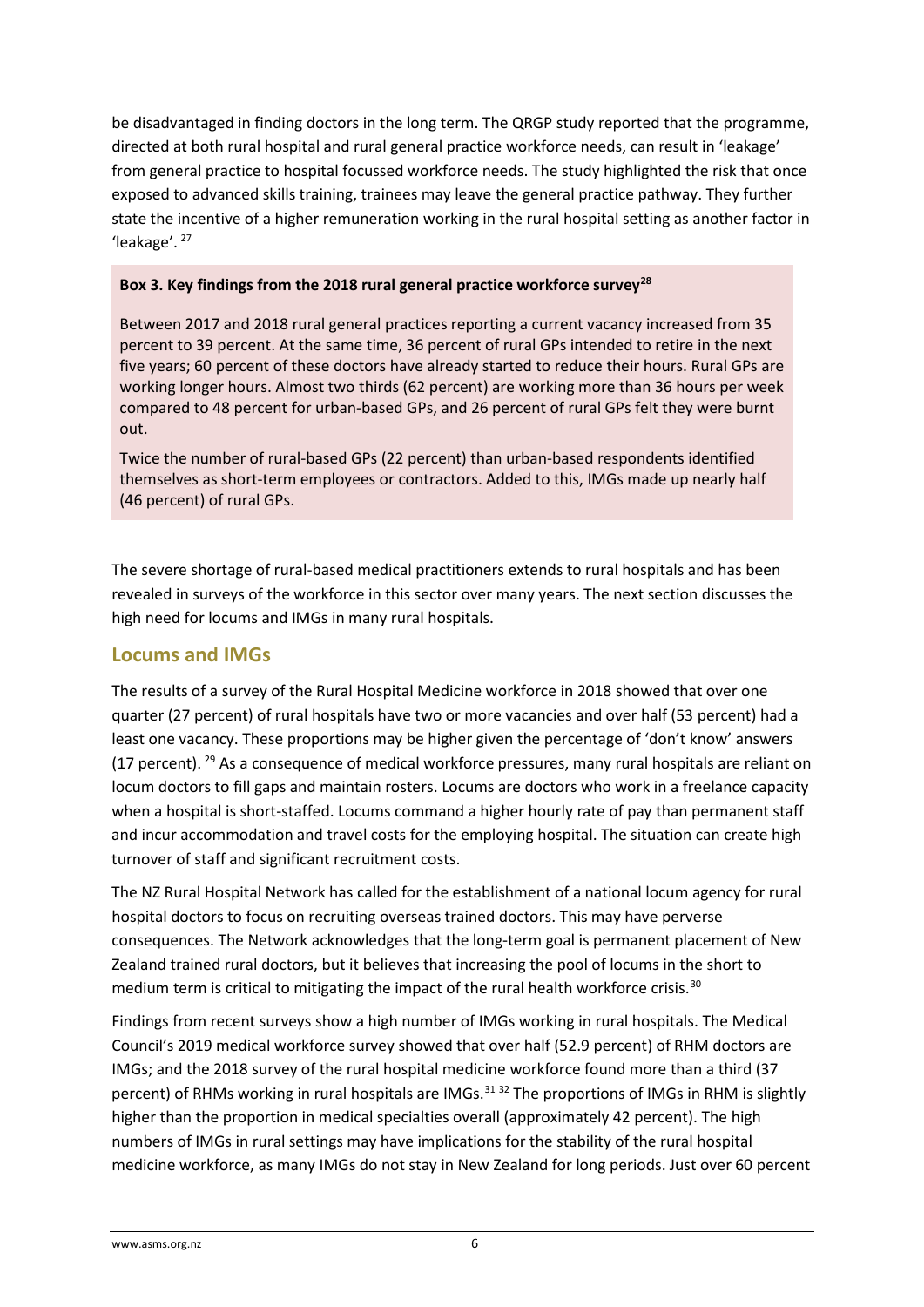leave in the first two years after they register. While this may not apply to those specialised in RHM, it is nevertheless an issue that may require monitoring.

The survey of rural hospital medicine doctors found that more than a quarter (29 percent) rated themselves as burnt out. (Ibid., p18.) Data from ASMS' 2020 burnout study, soon to be released, shows 64 percent of RHM specialists report personal burnout (2nd highest) and 55 percent report work-related burnout (4th highest). Factors relating to working in rural areas, such as isolation, loneliness and lack of collegiality can lead to feeling burnt out.

The next section describes rural hospitals in New Zealand and provides examples of where rural generalist workforce models have been adopted. These examples highlight the importance of the rural context and suggest that solving the provision of health in rural communities is not a one-sizefits-all solution.

# **The importance of context**

Rural communities are diverse and have different needs depending on their location and relative distance to large centres. While there are commonalities in rural settings such as isolation and unmet need, approaches to the provision of health care must be tailored to local circumstances.<sup>[33](#page-14-21)</sup> The rural generalist model must be adapted to the specific needs of different contexts. On this point, the Royal Australian College of General Practice (RACGP**)** notes "that which succeeds in one jurisdiction may not work or replicate in another".<sup>[34](#page-14-22)</sup> In a similar vein, the New Zealand Health and Disability System Review noted: "the challenges faced by each rural community are determined by local population characteristics and geography, so the solutions would need to be local".<sup>[35](#page-14-23)</sup>

Rural hospitals in New Zealand are classified as either Level 1, 2 or 3. Level 1 rural hospitals have visiting medical cover, Level 2 hospitals have on-site medical cover during normal working hours, and Level 3 rural hospitals have on-site 24-hour medical cover. The hospitals in New Zealand classified as rural hospitals are listed in table 1.

| Level 1: | Whangaroa, Te Aroha, Morrinsville, Ōpōtiki, Te Puia Springs, Stratford, Taihape, Kaikōura,<br>Maniototo, Chatham Islands |  |
|----------|--------------------------------------------------------------------------------------------------------------------------|--|
| Level 2: | Hokianga, Dargaville, Matamata, Te Kuiti, Wairoa, Dannevirke, Tākaka, Buller, Reefton, Gore,<br><b>Balclutha</b>         |  |
| Level 3: | Kaitaia, Thames, Tokoroa, Taumaranui, Hāwera, Greymouth, Ashburton, Oamaru, Queenstown,<br>Dunstan                       |  |

#### **Table 1: New Zealand rural hospitals**

See map of New Zealand rural hospitals attached to this report.

Funding to rural hospitals for postgraduate rural hospital medicine clinical training from the Health Workforce Directorate of the Ministry of Health recognises these levels. A 2018 survey of the RHM workforce found two-thirds (67 percent) of respondents worked in a Level 3 rural hospital. Another 19 percent worked in a Level 2 hospital. Very few RHMs worked in a Level 1 rural hospital.<sup>36</sup>

There is considerable variation both within and across these levels in relation to services provided, staffing, diagnostic and other support services. There is also a mix of staffing with some hospitals relying on rural GPs, while some have predominantly RHM specialists.<sup>[37](#page-14-25)</sup> Some of the variation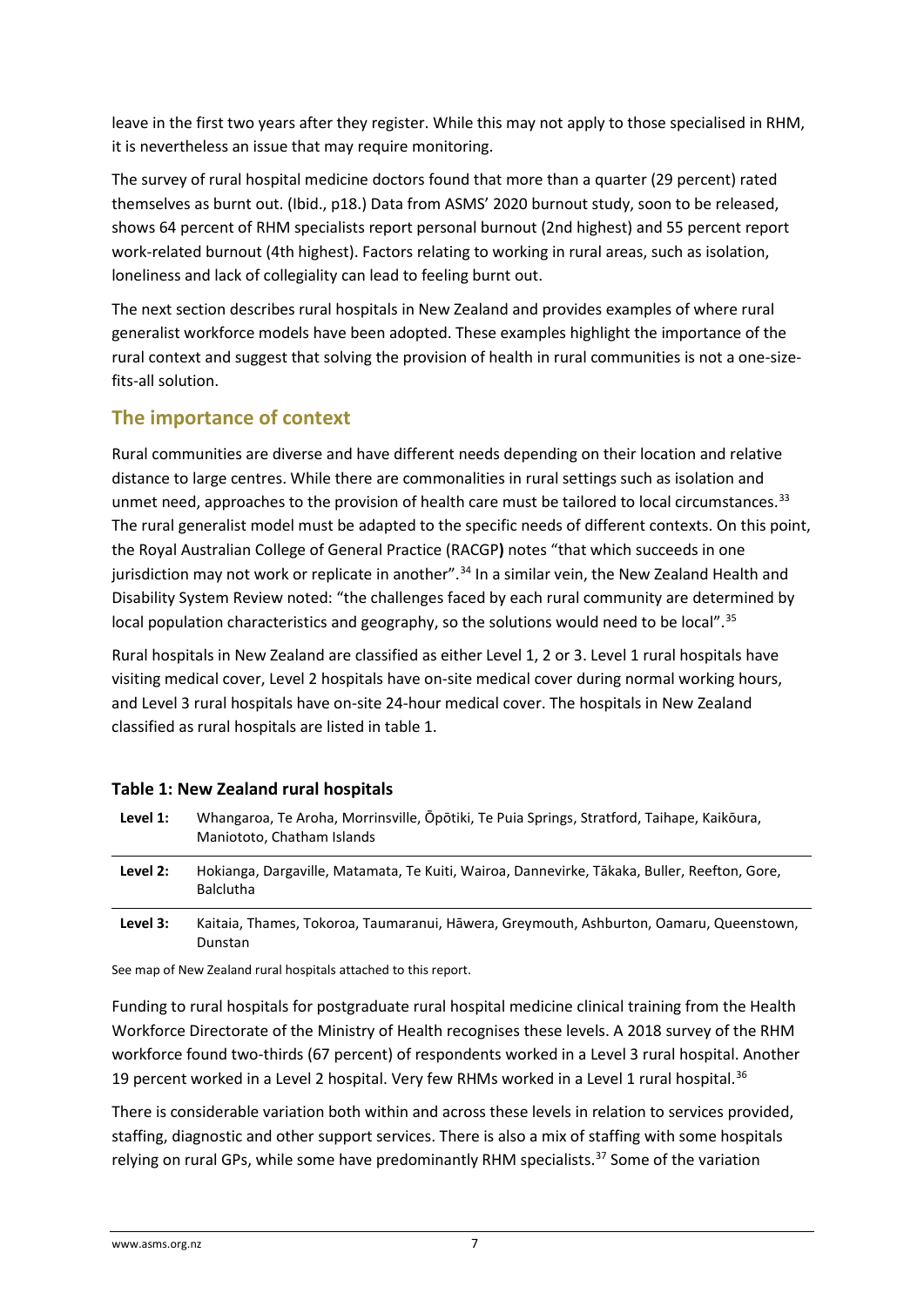reflects historical developments, as well as responses to the needs of rural communities based on their geography and social and cultural composition. No single blueprint will fit all needs.

In the next section we describe three examples of rural hospitals that have adopted rural hospital medicine initiatives. They illustrate why the model works well for some hospitals but may be less suitable in others.

### **Rural hospital examples**

Ashburton Hospital has adopted an RHM model and has proximity to a supporting tertiary hospital and specialist medical services in Christchurch (see Box 4). Nevertheless, the local population has lost several on-site hospital services that were previously available closer to home. The transition from a secondary specialist hospital to a rural generalist model helped ensure the survival of Ashburton Hospital which, in 2008, struggled to replace and recruit general surgeons, physicians and anaesthetists. The hospital is now classified as rural Level 3. Six RHM SMOs and eight RMOs now make up the medical workforce, supported by specialist consultants from Christchurch. Greater workforce stability has been reported with less reliance on locums. The hospital no longer offers acute or elective surgery and there are fewer beds. An increase in demand for rural hospital emergency and urgent care services has been noted, resulting in part from the rural health workforce crisis in rural general practices.

| <b>Box 4. Ashburton hospital</b> |                                                                     |  |  |  |
|----------------------------------|---------------------------------------------------------------------|--|--|--|
| Population served                | 34,800                                                              |  |  |  |
| <b>Services</b>                  | <b>Medical, Maternity</b>                                           |  |  |  |
| <b>Beds</b>                      | 53 – 5 maternity, 21 acute medical, 19 rehab, 8 acute<br>assessment |  |  |  |
| Distance to referring hospital   | Around 1-hour drive to Christchurch                                 |  |  |  |

The RHM initiative works differently on the West Coast due to its geographic isolation and sparse population. Visiting for consultant specialists is harder due to difficult terrain and travel times (see Box 5). It was suggested that telehealth would reduce the need for travel by patients and consultants. While there has been success in paediatrics, a study found that utilisation of telehealth for emergency care has not had the uptake expected.<sup>[38](#page-14-26)</sup>

A rural generalist medical workforce model is being implemented at Grey Hospital (Te Nīkau), a Level 3 rural hospital. Under the model it is envisaged that acute 24/7 services will be provided by West Coast rural hospital doctors with generalist skills working with other West Coast and Christchurchbased hospital specialists as part of the Transalpine Health Service model. However, Lawrenson et al noted in 2015 that while RHM Fellows were filling positions at Grey Hospital (and Wairau) they were "working out of scope" and needed a collegial relationship. $39$ 

The expectation is that the changes being implemented will reduce the use of locums, lead to more senior doctors working in general practice, strengthen continuity of care, and improve long-term sustainability.<sup>[40](#page-14-28)</sup> There is no evidence to support the proposed model at this stage. Grey Hospital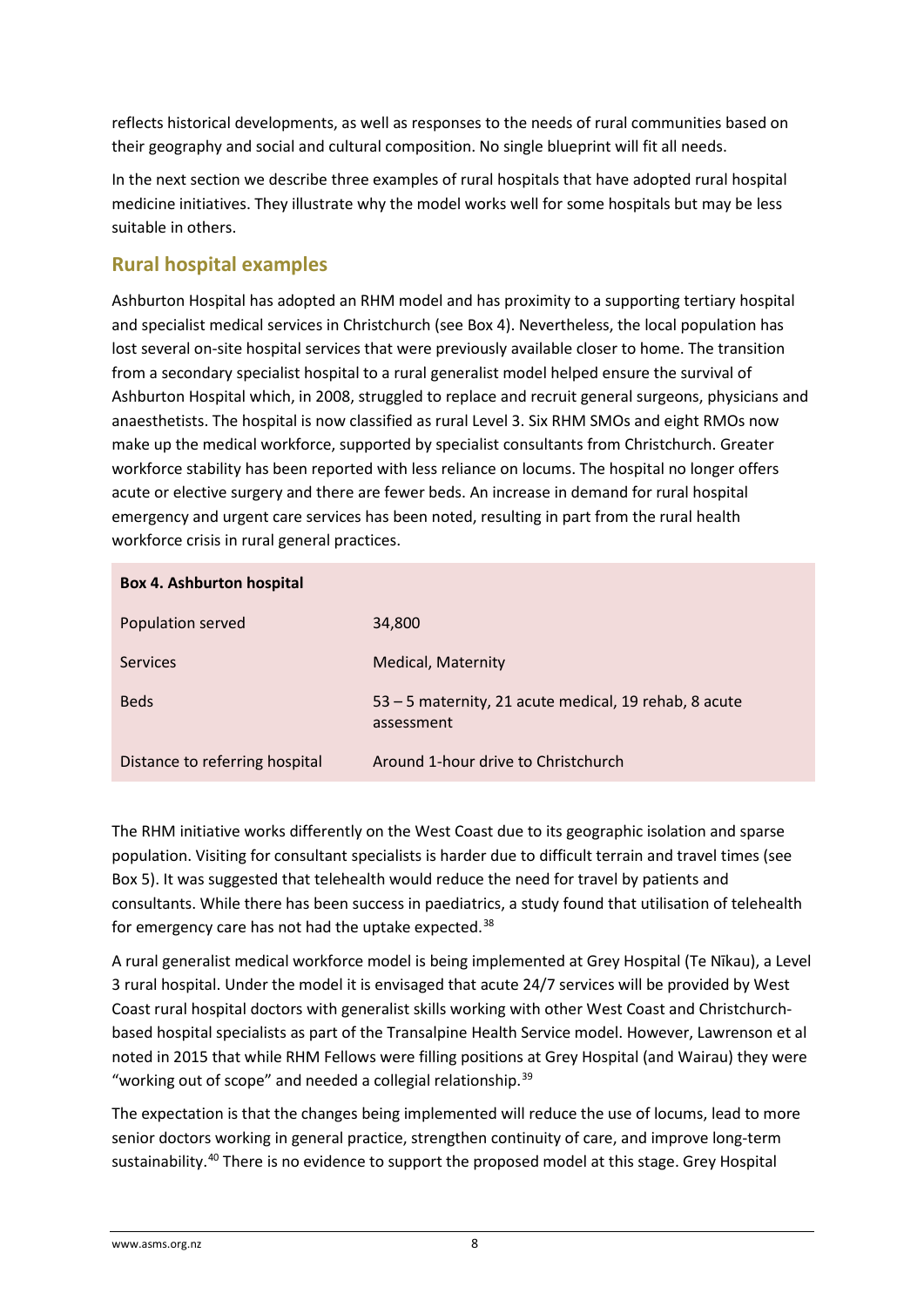currently has a mixed model with a range of specialists, including RHMs, anaesthetists, surgeons, O&G, and other. We wonder if this type of mixed model is better suited to a remote setting such as the West Coast. While RHM specialists are trained to deliver a broad range of services, we suggest that limitations on their scope of practice require other hospital specialists to be working on site at Te Nīkau to ensure the safe, high quality service provision expected from a secondary hospital in a remote location.

| Box 5. Grey hospital (Te Nīkau) |                                                                                                                                                                                                       |  |  |  |
|---------------------------------|-------------------------------------------------------------------------------------------------------------------------------------------------------------------------------------------------------|--|--|--|
| Population served               | 32,600                                                                                                                                                                                                |  |  |  |
| Services                        | Medical, surgical, critical care, paediatrics, maternity, ED,<br>urgent care, 24-hour access to radiology and laboratory<br>services. There may be limited specialist cover. Acute<br>inpatient beds. |  |  |  |
| <b>Beds</b>                     | 56 – 6 maternity, 32 inpatient general, 4 critical care, 2<br>paediatric, 8 emergency, 4 acute medical observation                                                                                    |  |  |  |
| Distance to referring hospital  | 3+ hours drive to Christchurch                                                                                                                                                                        |  |  |  |

Taupō Hospital is a level 3 hospital that is staffed by a stable medical workforce of rural hospital medicine and emergency medicine specialists supported by visiting medical teams from Rotorua Hospital.

The hospital provides a primary birthing facility for women with low-risk pregnancies run and staffed by midwives. Maternity patients who can't give birth at Taupō are referred to Rotorua Hospital. Rotorua Hospital is a secondary maternity unit. Women who have more complex maternity needs are cared for in partnership with input from specialists at Waikato or Auckland and on occasions where appropriate care will be transferred to a tertiary centre.

| <b>Box 6. Taupo Hospital</b>   |                                                                                                  |  |  |  |
|--------------------------------|--------------------------------------------------------------------------------------------------|--|--|--|
| Population served              | 34,000                                                                                           |  |  |  |
| <b>Services</b>                | Surgical, Medical, Maternity                                                                     |  |  |  |
| <b>Beds</b>                    | 34 – 5 maternity, 17 acute inpatient, 1 Chemotherapy unit, 8 day<br>ward, 2 ED observation, 1 ED |  |  |  |
| Distance to referring hospital | Around 1 hour to Rotorua; around 2 hours to Waikato Hospital                                     |  |  |  |

Hokianga Health (Hauora Hokianga) is an example of a rural generalist model being the right fit with rural hospital medicine and general practice covering the whole practice scope. The key features of the service are breadth of practice, integrated community to clinic to hospital care, no patient fees, and community ownership. The model has enabled the strengthening of clinical practice and wider quality systems and standards.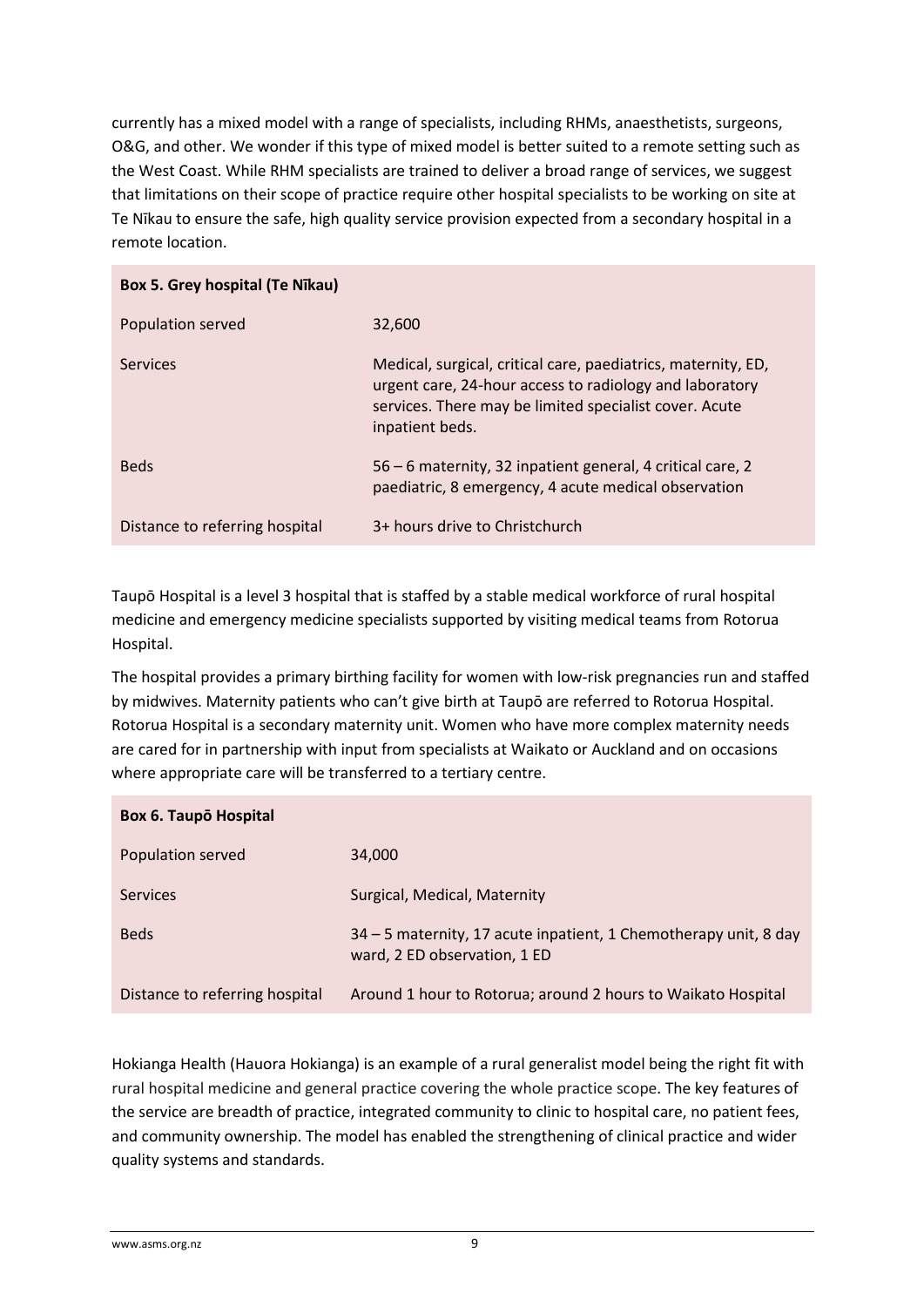The RHM initiative is well suited to the social and environmental context of Hokianga Hospital in the Far North (see Box 6). At this stage, however, it is considered too early to determine the impact the initiative will have on the workforce in the long term.<sup>[41](#page-14-9)</sup>

| <b>Box 7. Hokianga Hospital</b> |                                                                            |  |  |  |
|---------------------------------|----------------------------------------------------------------------------|--|--|--|
| Population served               | 7,200 (70% identifying as Māori)                                           |  |  |  |
| <b>Services</b>                 | Acute medical inpatient, accident and emergency, maternity,<br>urgent care |  |  |  |
| <b>Beds</b>                     | 26 - 12 aged care, 4 maternity, 10 acute medical                           |  |  |  |
| Distance to referring hospital  | 1 hour 40 drive to Whangarei                                               |  |  |  |

The rural hospital medicine workforce model is being adopted as an answer to the rural medical workforce crisis. The above examples illustrate the variable needs and different models used in different rural settings. The next section identifies some key actions to address the current workforce crisis in rural New Zealand.

# **Toward a sustainable workforce model for rural hospitals**

Rural communities face challenges receiving the same level of medical care as people living in urban areas. However, they should expect similar health and disability outcomes for their communities. The Government has an obligation to support rural hospitals with funding and staffing models that support access to safe, high quality services.

The RHM pathway is producing a medical workforce particularly suited to rural hospitals. This was the aim of the specialty and where it works best. In certain circumstances, however, a mixed rural hospital medical workforce is appropriate. RHMs have a broad scope and achieve good outcomes especially when RHMs are part of a networked system of medical care, characterised by supportive relationships with local specialist colleagues.

The New Zealand Rural Hospital Summit in 2020 highlighted the rural workforce crisis and agreed it requires a coordinated national approach through a rural health workforce plan. The Summit considered this was critical to building a workforce able to offer rural people equitable access to health services. It has also called for the development of a 10-year rural health strategy in partnership with iwi and rural communities to provide leadership, accountability, and a robust basis for service commissioning.<sup>[42](#page-14-10)</sup> In ASMS' view, these proposals should be actioned to set a clear future direction that will enable rural health workforces, including GPs, RHMs, and other medical specialists to work together to achieve desired outcomes for rural populations.

Further, we note the current number of RHM specialists is insufficient to address the serious shortages in many rural hospitals and we argue the need for targeted funding to train more of these doctors. The lack of research on rural health and rural hospital work in New Zealand has also been raised by several commentators.<sup>[43](#page-14-11) [44](#page-14-29) [45](#page-14-13) [46](#page-14-14)</sup> Recently, the Health and Disability System Review noted that formal evaluation of rural hospitals is limited.<sup>[47](#page-14-30)</sup> The Review Panel reported that: "Clearly, the health system needs to have a better understanding of the form, structure, and function of diverse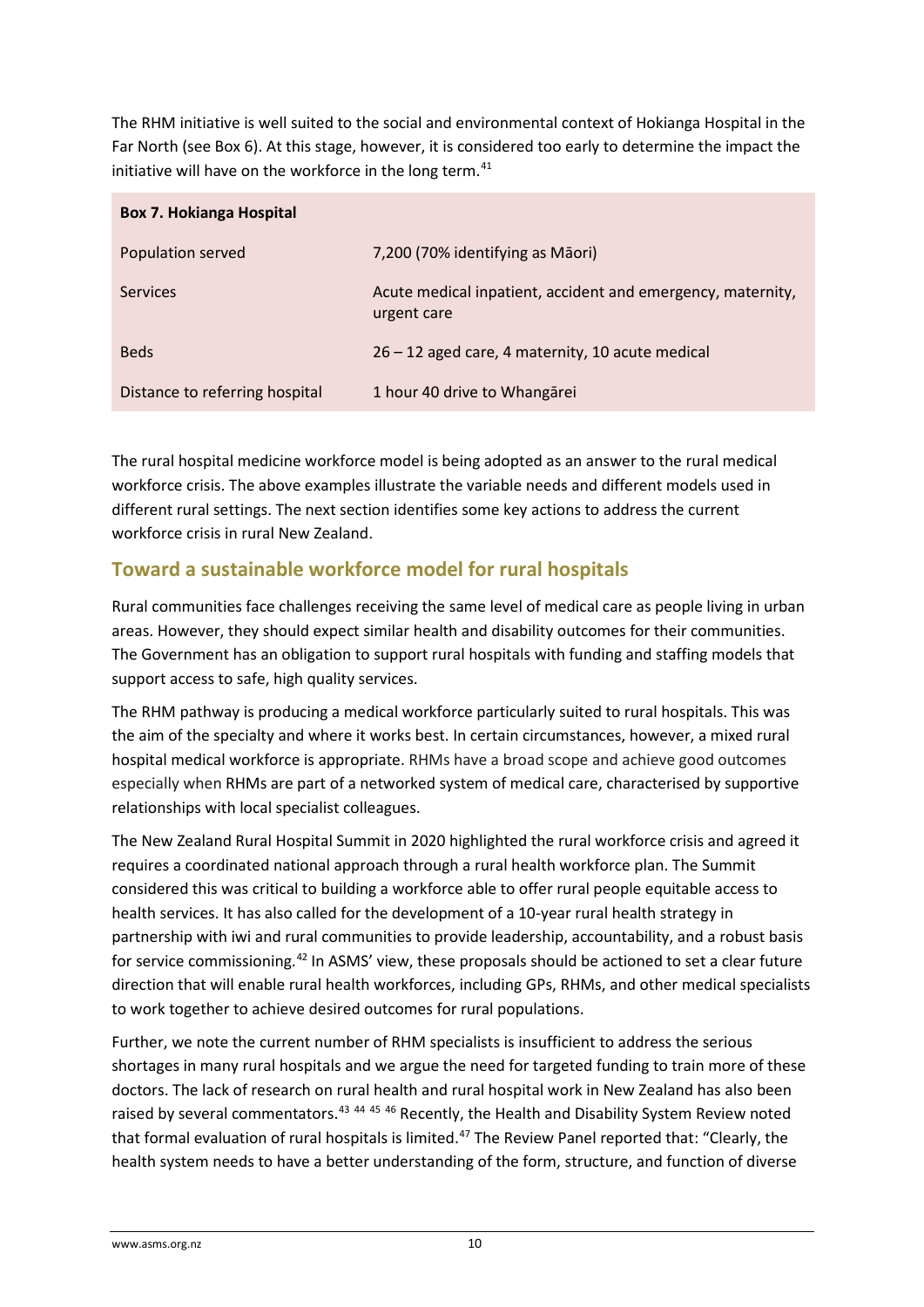rural hospitals and their contribution to health service delivery and have a strategy for their development". (Ibid., p188.) The review recommended that rural service planning should recognise the unique challenges of geography and distance.<sup>[48](#page-14-31)</sup> Given the number of New Zealanders who rely on rural hospitals, ASMS agrees that urgent priority should be given to investigating and addressing the issues affecting them, particularly workforce and funding.

### **Conclusion and recommendations**

This document highlights the difficulties accessing health services in rural areas and the challenges recruiting and retaining doctors to work in rural hospitals. It also considers particular issues for Māori in rural areas and the importance of accounting for context when developing workforce and service models. ASMS makes the following recommendations to achieve better outcomes for rural communities in New Zealand:

- National health planning and funding which recognises the specific requirements of rural health care.
- A Māori Health Authority with full commissioning rights, which includes oversight of rural health.
- Urgent centralised development of a Health and Disability workforce plan, with key targets for medical training and progression to address equity and diversity of the medical workforce as well as distribution by geography, rurality, and specialty.<sup>[49](#page-14-32)</sup>
- Co-ordination, publication, and maintenance of a medical workforce census by the Ministry of Health to inform and address rural doctor shortages.
- Rural training programmes which are designed to grow and retain RHM specialists.
- Funding of the experiential component of the current RHM training programme as well as the development of a New Zealand specific examination rather than the current reliance on an Australian exam.
- Health employers, the Ministry of Health, professional colleges, and unions work together to design recruitment and retention strategies to support clinicians to train, work and remain in rural settings.
- Parity between vocationally registered salaried doctors working in rural tier 1 and hospital services, with incentives to remain in these settings, including access to continuing medical education and professional learning and development, financial support, and extra leave.
- Design rural health care models with input from qualified clinicians, unions, and community representatives.
- Further develop telehealth for locally based multi-specialty health workforce in rural areas.
- Free primary care access for rural communities.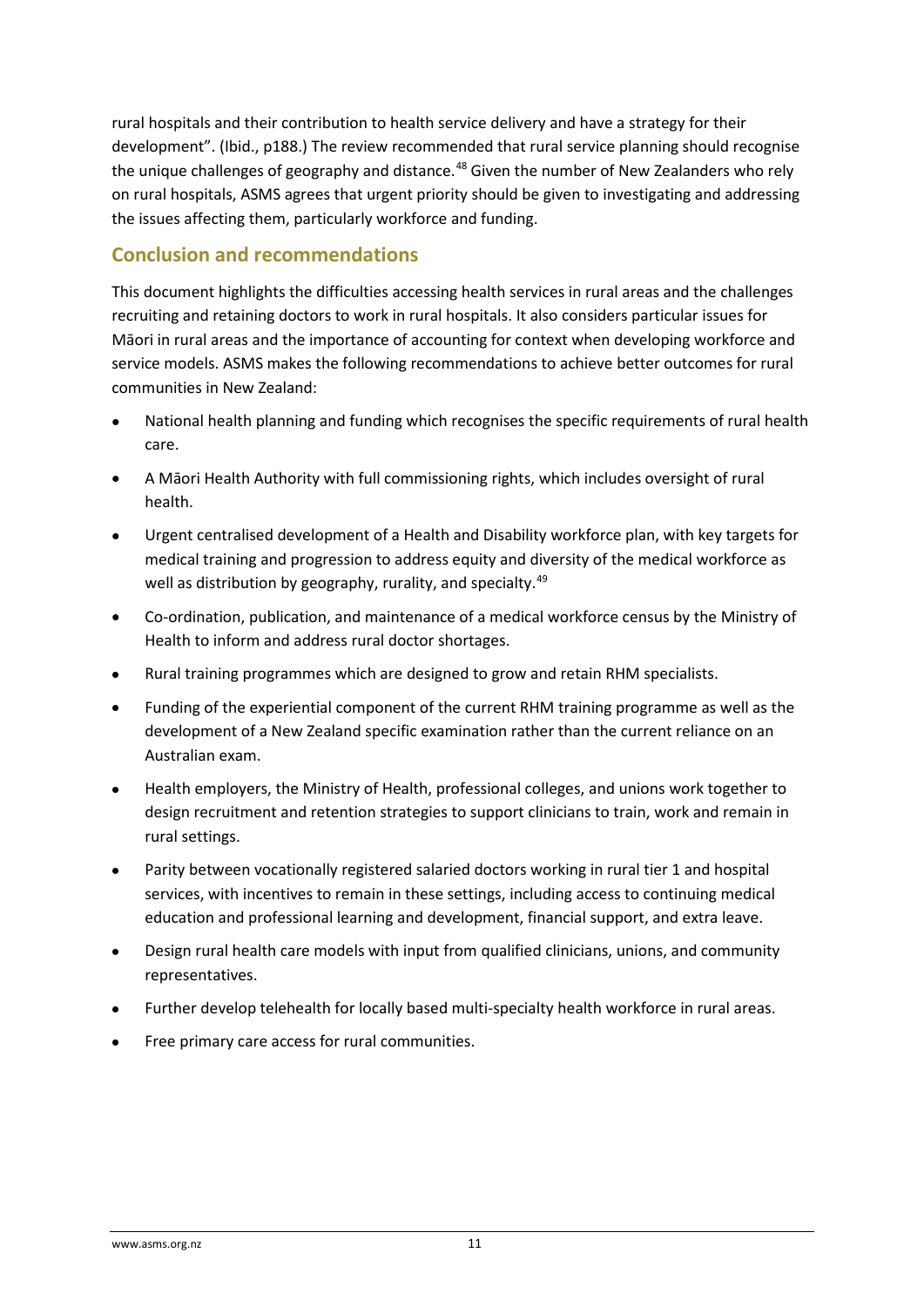

#### Source: Royal New Zealand College of General Practitioners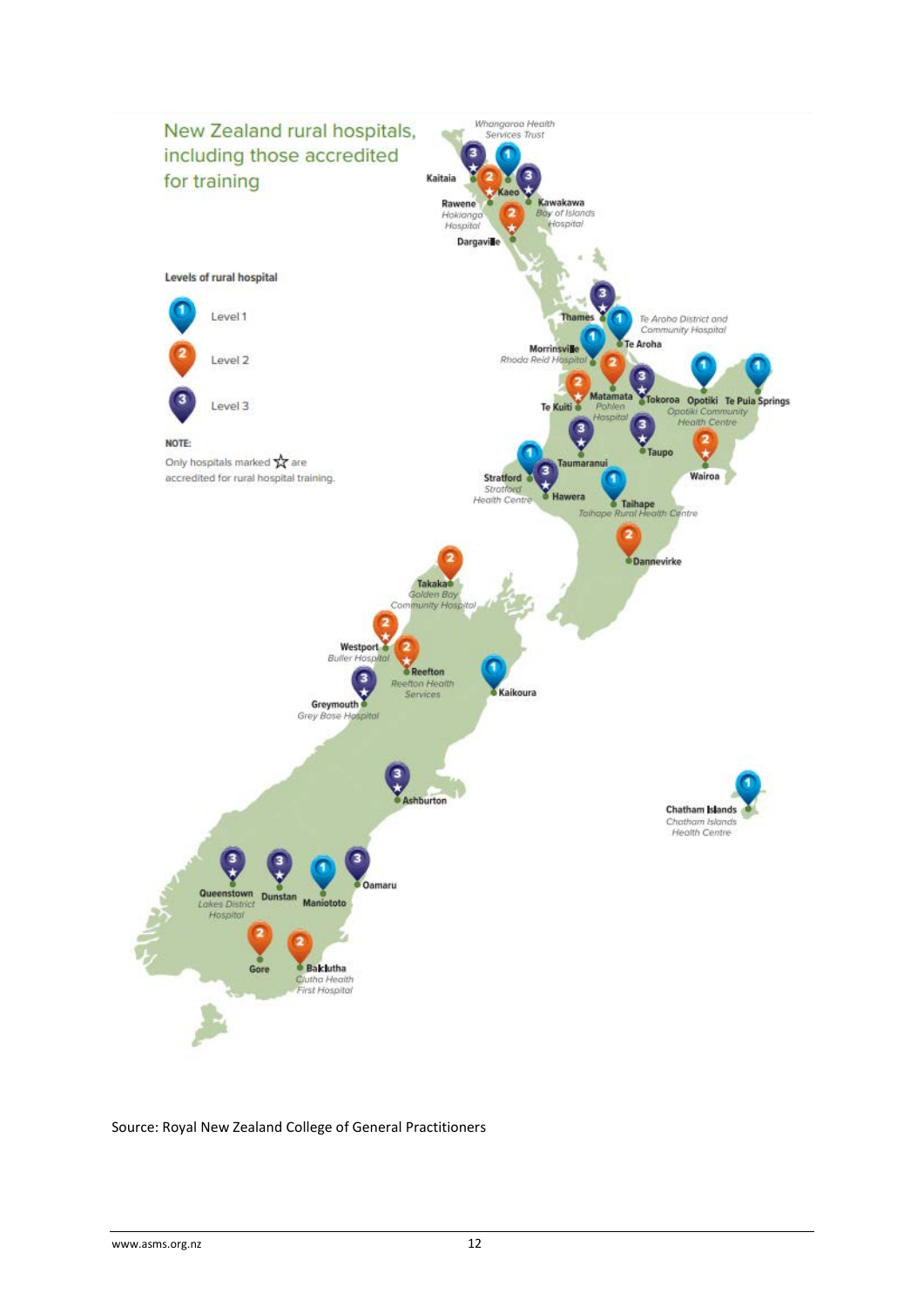### **References**

<span id="page-12-0"></span><sup>1</sup> Atmore, C. (2015). The role of medical generalism in the New Zealand health system into the future. NZMJ 2015; 128(1419).

<span id="page-12-1"></span><sup>2</sup> Nixon, G. (2018) Rural generalism: The New Zealand way. J Prim Health Care. 2018; 10(2).

<span id="page-12-2"></span><sup>3</sup> The Royal New Zealand College of General Practitioners (RNZCGP). Rural Hospital Medicine Training Programme Handbook. Wellington: RNZCGP. 2020

<span id="page-12-3"></span><sup>4</sup> Medical Council of New Zealand website.<https://www.mcnz.org.nz/about-us/glossary/>

<span id="page-12-4"></span><sup>5</sup> Ministry of Health website.<https://www.health.govt.nz/our-work/populations/rural-health>

<span id="page-12-5"></span><sup>6</sup> Environmental Health Indicators New Zealand. Urban-rural profile <https://www.ehinz.ac.nz/indicators/population-vulnerability/urbanrural-profile/>

<sup>7</sup> Bidwell, S. (2001). Successful Models of Rural Health Service Delivery and Community Involvement in Rural Health: International Literature Review. Centre for Rural Health: Christchurch, New Zealand.

<sup>8</sup> National Health Committee (2010). Rural health: Challenges of Distance; Opportunities for Innovation [https://www.moh.govt.nz/notebook/nbbooks.nsf/0/A06B332FA631554BCC2576C00008CE96/\\$file/rural](https://www.moh.govt.nz/notebook/nbbooks.nsf/0/A06B332FA631554BCC2576C00008CE96/$file/rural-health-challenges-opportunities.pdf)[health-challenges-opportunities.pdf](https://www.moh.govt.nz/notebook/nbbooks.nsf/0/A06B332FA631554BCC2576C00008CE96/$file/rural-health-challenges-opportunities.pdf)

<sup>9</sup> Lilley R., B de Graaf, B Kool, *et al*. Geographical and population disparities in timely access to prehospital and advanced level emergency care in New Zealand: a cross-sectional study. *BMJ Open* 2019;9:e026026. doi:10.1136/ bmjopen-2018-026026

<sup>10</sup> Association of Salaried Medical Specialists (ASMS). Telehealth. Wellington: ASMS, 2020.

<sup>11</sup> National Health Committee (2010). Rural health: Challenges of Distance; Opportunities for Innovation [https://www.moh.govt.nz/notebook/nbbooks.nsf/0/A06B332FA631554BCC2576C00008CE96/\\$file/rural](https://www.moh.govt.nz/notebook/nbbooks.nsf/0/A06B332FA631554BCC2576C00008CE96/$file/rural-health-challenges-opportunities.pdf)[health-challenges-opportunities.pdf](https://www.moh.govt.nz/notebook/nbbooks.nsf/0/A06B332FA631554BCC2576C00008CE96/$file/rural-health-challenges-opportunities.pdf)

<sup>12</sup> The global strategy on human resources for health: Workforce 2030. Geneva: World Health Organization, 2016.

<sup>13</sup> National Health Committee (2010). Rural health: Challenges of Distance; Opportunities for Innovation [https://www.moh.govt.nz/notebook/nbbooks.nsf/0/A06B332FA631554BCC2576C00008CE96/\\$file/rural](https://www.moh.govt.nz/notebook/nbbooks.nsf/0/A06B332FA631554BCC2576C00008CE96/$file/rural-health-challenges-opportunities.pdf)[health-challenges-opportunities.pdf](https://www.moh.govt.nz/notebook/nbbooks.nsf/0/A06B332FA631554BCC2576C00008CE96/$file/rural-health-challenges-opportunities.pdf)

 $14$  He Ara Oranga. Report of the Government Inquiry into Mental Health and Addiction (2018). [https://mentalhealth.inquiry.govt.nz/inquiry-report/he-ara-oranga/chapter-3-what-we-think/3-2-our](https://mentalhealth.inquiry.govt.nz/inquiry-report/he-ara-oranga/chapter-3-what-we-think/3-2-our-conclusions/)[conclusions/](https://mentalhealth.inquiry.govt.nz/inquiry-report/he-ara-oranga/chapter-3-what-we-think/3-2-our-conclusions/)

<sup>15</sup> Larkins, S. and R. Evans (2014). "Greater support for generalism in rural and regional Australia." Australian Family Physician **43**: 487-490.

<sup>16</sup> Australian College of Rural and Remote Medicine (ACRRM). Cairns Consensus Statement on Rural Generalist Medicine. Brisbane: ACRRM, 2013.

<sup>17</sup> Withington, S,. et al (2020). Transition of the medical model of care at Ashburton hospital over 10-Years: the perspectives of rural generalists. NZMJ. 2020; 133(1512)

<sup>18</sup> New Zealand Rural Hospital Network. (2020). The 2020 Rural Hospital Workforce Survey Report. <https://nzrhn.co.nz/wp-content/uploads/2020/12/The-Rural-Hospital-Workforce-Survey-Report.pdf>

<sup>19</sup> Lawrenson RA, G. Nixon and RH. Steed. (2011). The rural hospital doctors workforce in New Zealand. Rural Remote Health. 2011;11(2):1588. Epub 2011 Apr 19. PMID: 21520995.

<sup>20</sup> Medical Council of New Zealand website. [https://www.mcnz.org.nz/registration/scopes-of](https://www.mcnz.org.nz/registration/scopes-of-practice/vocational-and-provisional-vocational/types-of-vocational-scope/general-practice/)[practice/vocational-and-provisional-vocational/types-of-vocational-scope/general-practice/](https://www.mcnz.org.nz/registration/scopes-of-practice/vocational-and-provisional-vocational/types-of-vocational-scope/general-practice/)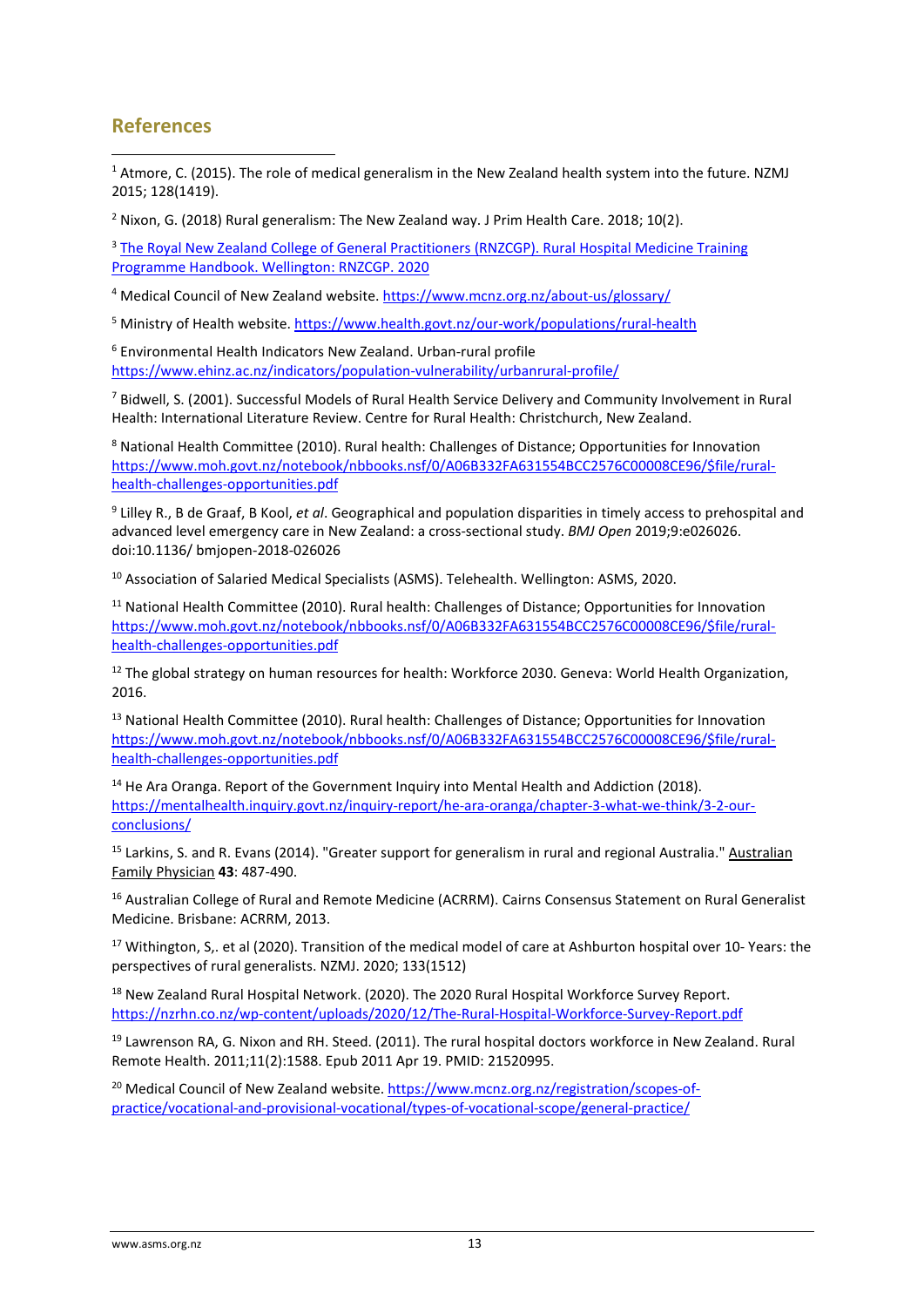<sup>21</sup> Blattner, K. (2019). The impact of the rural hospital medicine vocational scope on the Hokianga Health service (Thesis, Master of Health Sciences). University of Otago. Retrieved from <http://hdl.handle.net/10523/9067>

<sup>22</sup> Medical Council of New Zealand website. [https://www.mcnz.org.nz/registration/scopes-of](https://www.mcnz.org.nz/registration/scopes-of-practice/vocational-and-provisional-vocational/types-of-vocational-scope/rural-hospital-medicine/)[practice/vocational-and-provisional-vocational/types-of-vocational-scope/rural-hospital-medicine/](https://www.mcnz.org.nz/registration/scopes-of-practice/vocational-and-provisional-vocational/types-of-vocational-scope/rural-hospital-medicine/)

<sup>23</sup> Nixon, G and K Blattner. (2007). NZ Rural Hospital Doctors Working Party. NZMJ (Online) 2007; 120(1259).

<sup>24</sup> Blattner, K., Lawrence-Lodge, R., Miller, R., Nixon, G., McHugh, P., & Pirini, J. (2020). The New Zealand Rural Hospital Medicine training programme at 10 years: locality and career choice of the first graduate cohort. *NZMJ* 2021; 134(1529).

<sup>25</sup> The Royal New Zealand College of General Practitioners (RNZCGP). 2018 general practice workforce survey Part 3. The rural hospital medicine workforce in 2018. Wellington: RNZCGP, 2018.

<span id="page-13-0"></span><sup>26</sup> Scoop.co.nz, 16 January 2021. College Of GPs Introduces New Options For Training More Rural Hospital Doctors [https://www.scoop.co.nz/stories/GE2101/S00056/college-of-gps-introduces-new-options-for-training](https://www.scoop.co.nz/stories/GE2101/S00056/college-of-gps-introduces-new-options-for-training-more-rural-hospital-doctors.html)[more-rural-hospital-doctors.html](https://www.scoop.co.nz/stories/GE2101/S00056/college-of-gps-introduces-new-options-for-training-more-rural-hospital-doctors.html)

<span id="page-13-1"></span><sup>27</sup> Ernst & Young. (2013). Evaluation and Investigative Study of the Queensland Rural Generalist Program: Queensland Health, Office of Rural and Remote Health; 2013.

<span id="page-13-2"></span><sup>28</sup> The Royal New Zealand College of General Practitioners (RNZCGP). 2018 general practice workforce survey Part 1. Wellington: RNZCGP. 2018.

<span id="page-13-3"></span><sup>29</sup> The Royal New Zealand College of General Practitioners (RNZCGP). 2018 general practice workforce survey Part 3. The rural hospital medicine workforce in 2018. Wellington: RNZCGP, 2018.

<span id="page-13-4"></span><sup>30</sup> New Zealand Rural Hospital Network (NZRHN). Scoping a Rural Hospital Locum Doctor Recruitment Service. NZRHN. 2020.

<sup>31</sup> Medical Council of New Zealand (MCNZ). The New Zealand Medical Workforce in 2019. Wellington: MCNZ. 2020.

<sup>32</sup> The Royal New Zealand College of General Practitioners (RNZCGP). 2018 general practice workforce survey Part 3. The rural hospital medicine workforce in 2018. Wellington: RNZCGP. 2018

33 Australian College of Rural and Remote Medicine (ACRRM). Cairns Consensus Statement on Rural Generalist Medicine. Brisbane: ACRRM. 2013.

<sup>34</sup> Royal Australian College of General Practitioners (RACGP). Rural generalism 2020. Position statement - 3 July 2017. Melbourne: RACGP. 2020.

<sup>35</sup> Health and Disability System Review (2020). Health and Disability System Review – Final Report – Pūrongo Whakamutunga. Wellington: [www.systemreview.health.govt.nz/final-report](http://www.systemreview.health.govt.nz/final-report)

<sup>36</sup> The Royal New Zealand College of General Practitioners (RNZCGP). Rural Hospital Medicine Training Programme Handbook*.* Wellington: RNZCGP. 2020.

<sup>37</sup> New Zealand Rural Hospital Network. (2020). The 2020 Rural Hospital Workforce Survey Report. <https://nzrhn.co.nz/wp-content/uploads/2020/12/The-Rural-Hospital-Workforce-Survey-Report.pdf>

38 Lucas, J. A. M., K. Day and M. L. L. Honey (2016). "Clinician's Perceptions of Telehealth for Emergency Care on the West Coast of New Zealand: Findings of a Descriptive Study" The Journal of the College of Emergency Nurses New Zealand (NZNO)(March 2016): 6-10.

<sup>39</sup> Lawrenson, R., J. Reid, G.Nixon and A. Laurenson (2016). Report to Health Workforce New Zealand on the Rural Hospital Doctors Workforce Survey 2015. NZMJ 2016; 129(1434).

<sup>40</sup> Greymouth Star 12/12/2020, p4: Opinion piece, Setting the record straight regarding Rural Generalism.